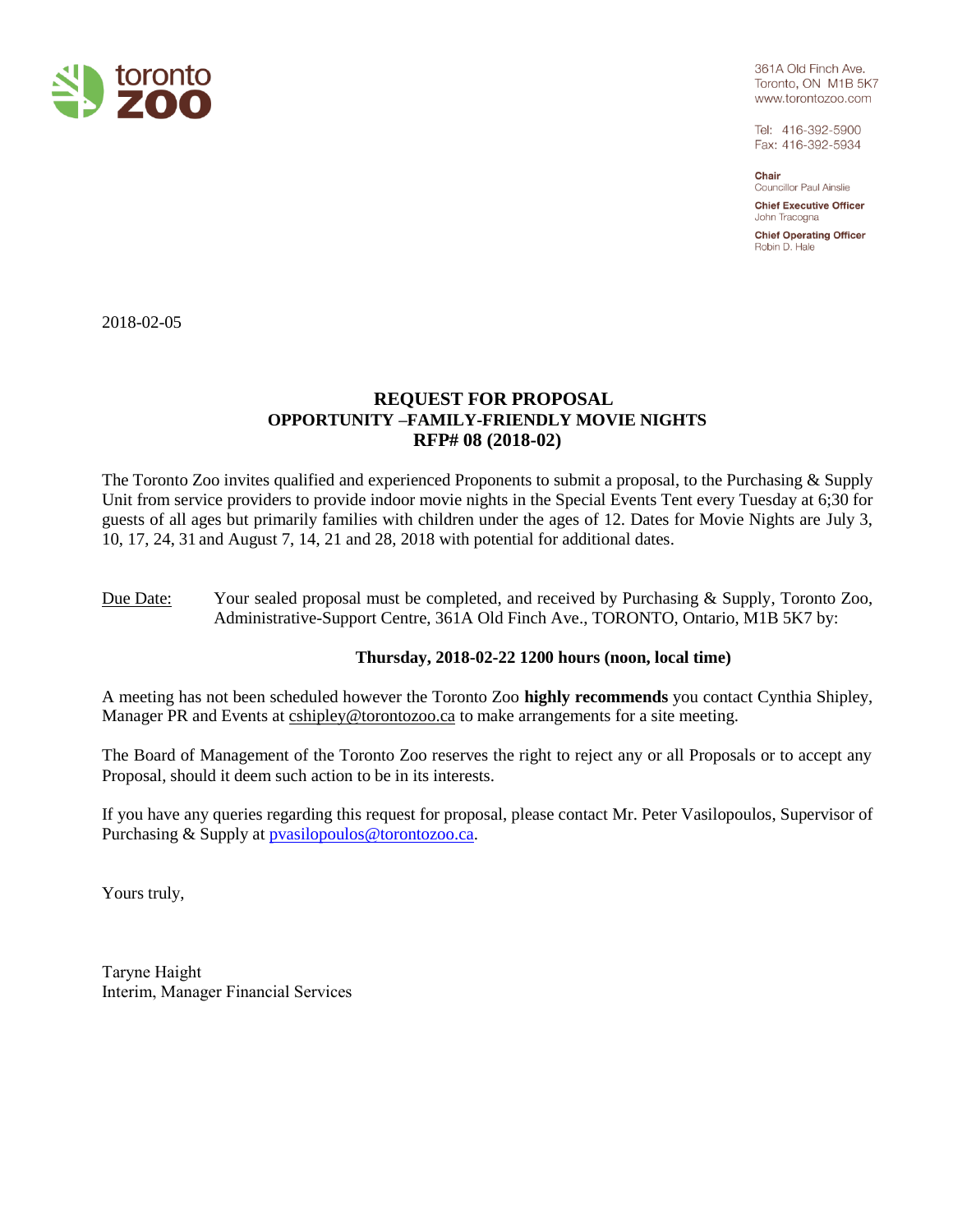# **Table of Contents**

| <b>SECTION</b>    | <b>SECTION DESCRIPTION</b>                            | PAGE (S)       |
|-------------------|-------------------------------------------------------|----------------|
| <b>RFP LETTER</b> | <b>Invitation Letter</b>                              |                |
| <b>T.O.C.</b>     | <b>Table of Contents</b>                              | $\overline{2}$ |
| 1.0               | Instructions                                          | 3              |
| 2.0               | <b>Definitions and General Terms</b>                  | $\overline{4}$ |
| 3.0               | Background and Scope of Work                          | 7              |
| 4.0               | Communications                                        | 8              |
| 5.0               | Proposal Content                                      | 9              |
| 6.0               | Time Period for Implementation and Project Completion | 9              |
| 7.0               | Proposal Evaluation Criteria                          | 9              |
| 8.0               | Proposal Forms                                        | 12             |
|                   | References                                            | 13             |
|                   | <b>List of Subcontractors</b>                         | 13             |
|                   | Submission label                                      | 14             |
|                   |                                                       |                |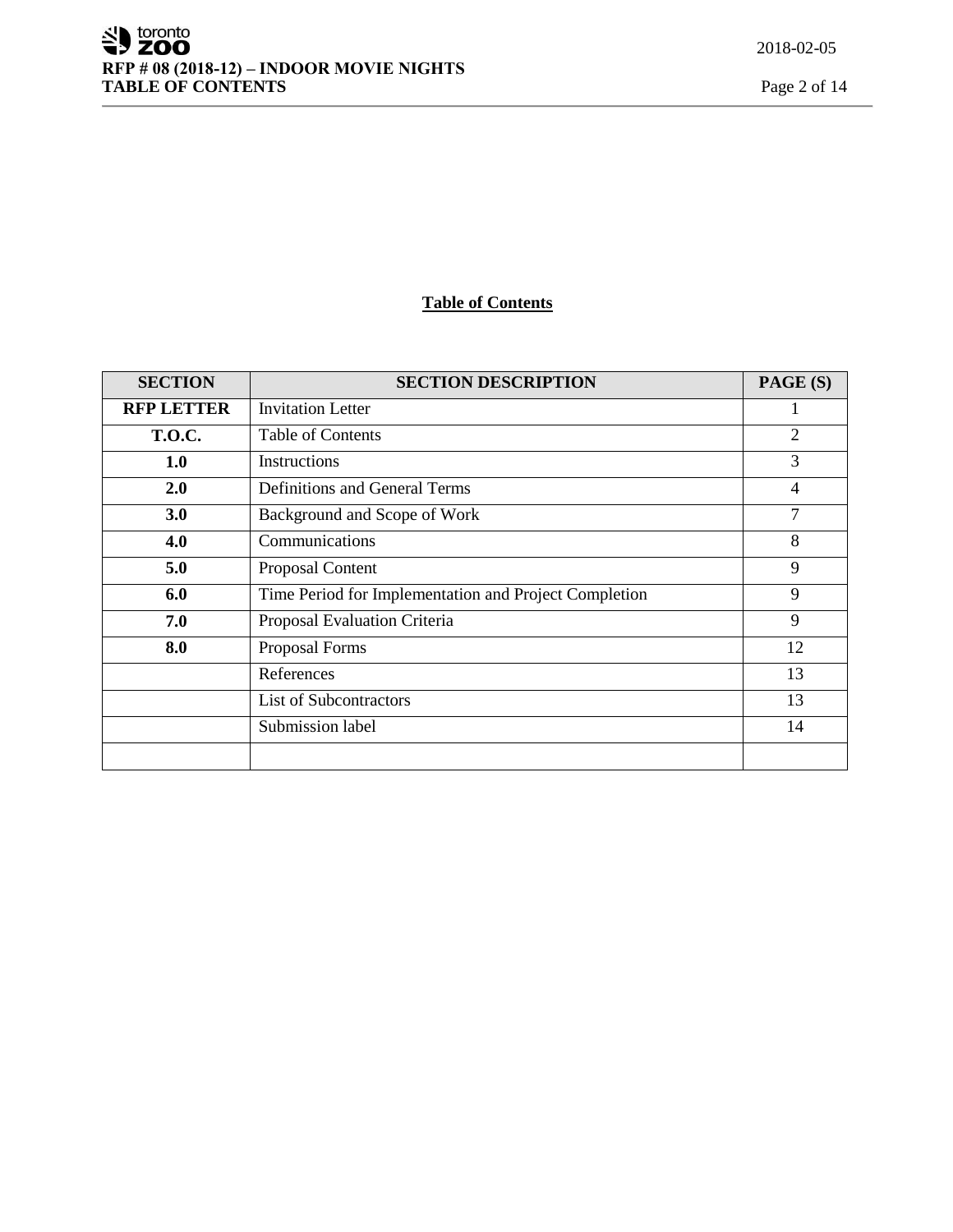### **1.0 INSTRUCTIONS**

- 1.1 Review the attached RFP issued and the RFP requirements and return your complete proposal with the enclosed SUBMISSION FORMS by due date and time.
- 1.2 Your sealed proposal must be completed, and received by Purchasing & Supply, Toronto Zoo, Administrative-Support Centre, 361A Old Finch Ave., Toronto, Ontario, M1B 5K7 by: **Thursday, 2018-02-22 1200 hours (noon, local time).**
- 1.3 Provide **four (4)** copies of your proposal**, one (1)** unbound signed and clearly marked as ORIGINAL and **three (3**) copies of the original proposal clearly marked as COPY and **one (1)** electronic copy (Microsoft Word or Adobe Acrobat PDF) on a CD or flash drive in a sealed package or envelope. The original and all copies should be identical (excluding any obvious differences in labeling as noted above).
- 1.4 If the Toronto Zoo determines that an amendment is required to this RFP, the Toronto Zoo representative will issue by email or post a written addendum on the Toronto Zoo Website that will form part of this RFP. It is the responsibility of the bidder to check the website and to download the addendum from the Toronto Zoo's website. No amendment of any kind to the RFP is effective unless it is provided by email or posted in a formal written addendum on the Toronto Zoo website. Upon submitting a Proposal, Proponents will be deemed to have received notice of all addenda and acknowledged on the submission form.
- 1.5 Proposals must not be submitted by facsimile or email.
- 1.6 Use the attached submission label when you submit your response in a sealed envelope or package and deliver to the Toronto Zoo.
- 1.7 The person(s) authorized to sign on behalf of the Proponent and to bind the Proponent to statements made in response to this Request for Proposal must sign the proposal.
- 1.8 All proposals will be irrevocable for a period of ninety (90) days from the date of the proposal submission deadline.
- 1.9 Pricing should be in **Canadian dollars**. The exchange rate for any foreign currency will be determined using the Bank of Canada daily rate.
- 1.10 Include product literature, information, samples, and pictures, as necessary.
- 1.11 Quote discounts or quantity price breaks separately on FORMS.
- 1.12 If you have any technical inquiries, please contact Cynthia Shipley, Manager PR and Events at (416) 392-5938 or by email, cshipley@torontozoo.ca
- 1.13 If you have any other inquiries about the proposal or contract inquiries, please contact Peter Vasilopoulos, Supervisor, Purchasing & Supply, at (416) 392-5916.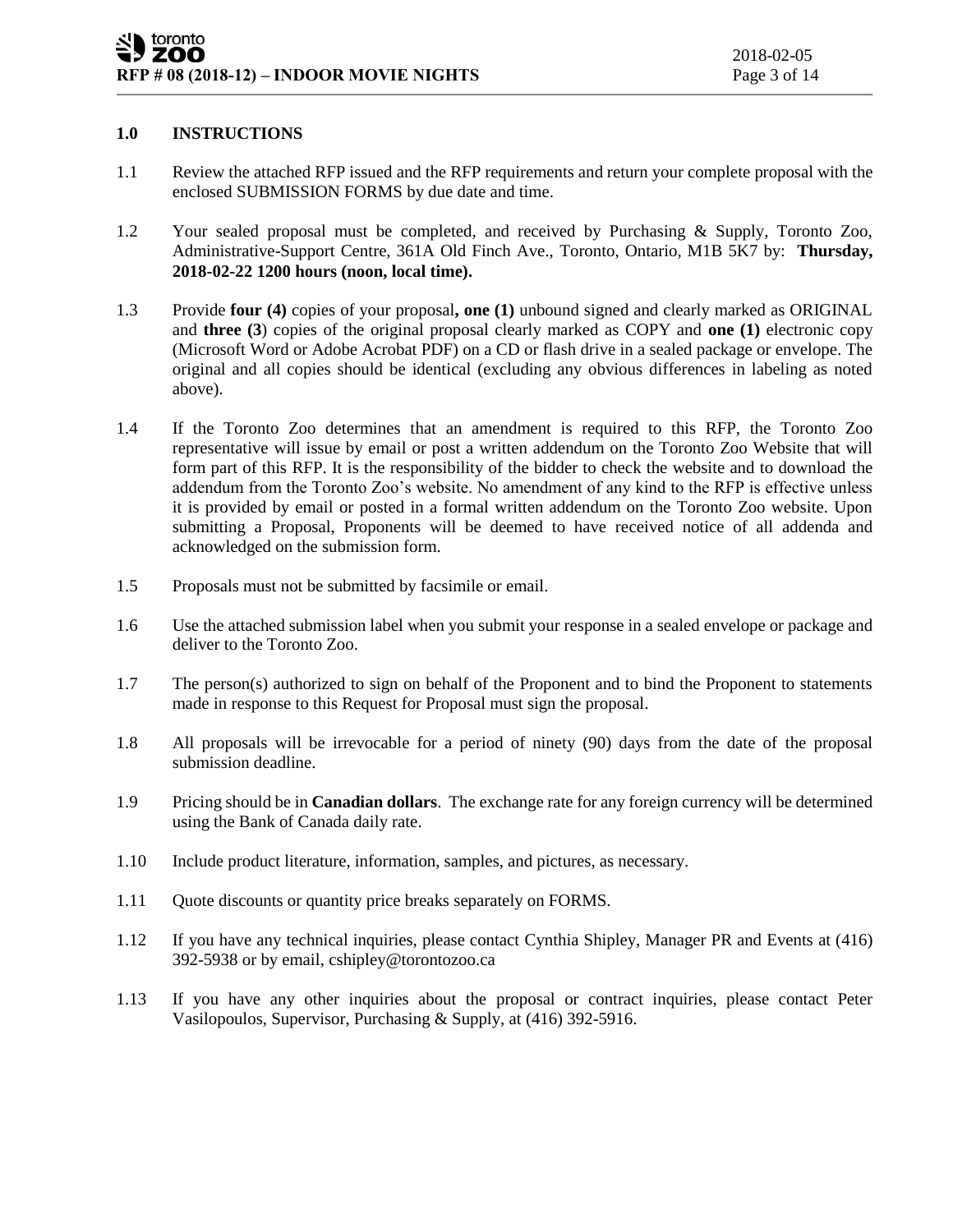#### toronto ZOO **RFP # 08 (2018-12) – INDOOR MOVIE NIGHTS** Page 4 of 14

## **2.0 DEFINITIONS & GENERAL TERMS**

#### 2.1 **Definitions:**

In this RFP the following terms have ascribed to them the following meanings:

- (a) **The Board of Management of the Toronto Zoo** and its designated representative hereinafter called "the Zoo", with whom the Proponent has contracted to perform the required services;
- (b) **"Contract**" means the purchase order issued or written contract agreement resulting from this RFP executed by the Toronto Zoo and the Contractor, substantially in the form of the contract agreement attached;
- (c) **"Contractor"** means the Preferred Proponent if any, who enters into the Contract;
- (d) **"Preferred Proponent**" means the Proponent whose Proposal, as determined through the evaluation analysis described in the RFP, provides the best overall value in meeting the Toronto Zoo's requirements, and with whom a Contract will be considered;
- (e) **"Proposal"** means a proposal submitted in response to this RFP;
- (f) "**Proponent**" means the person, vendor, firm or partnership, consortium or joint venture that submits, or intends to submit, a proposal in response to this RFP;
- (g) "**RFP**" means the Request for Proposals document in its entirety, inclusive of any addenda that may be issued by the Toronto Zoo;
- (h) "**Submission**" and /or "**Proposa**l" means the Proponent's written reply or submission in response to this RFP;
- (i) **"Work"** means all work required under these documents, and in accordance with the Contract Requirements, General Requirements, and Specifications;

#### 2.2 **Proponent Assurance:**

Unless otherwise stated, the goods, material, articles, equipment, work or services, specified or called for in or under this Proposal, shall be delivered or completely performed, as the case may be, by the Proponent as soon as possible and in any event within the period set out herein as the guaranteed period of delivery or completion.

#### 2.3 **Country of Origin:**

Whenever possible, the goods, materials, articles or equipment, specified or called for in or under this Proposal, shall be of Canadian origin and manufacture.

#### 2.4 **Invoicing:**

Unless otherwise indicated herein, the prices stated are payable in Canadian Funds at the head office of the Toronto Zoo. Provincial Sales Tax and Goods and Services Tax where applicable shall each be shown as a separate item. The Proponent's GST registration number must be indicated on the invoice.

The Proponent shall clearly show any special charges as separate items on the invoice.

Payments to non-resident Proponents may be subject to withholding taxes under the Income Tax Act (Canada). Unless a non-resident Proponent provides the Toronto Zoo with a letter from Revenue Canada Taxation waiving the withholding requirements, the Toronto Zoo will withhold the taxes it determines are required under the Income Tax Act (Canada). Further information is available at the CRA website, [www.cra-arc.gc.ca](http://www.cra-arc.gc.ca/)

## 2.5 **Right to Cancel:**

The Toronto Zoo shall have the right to cancel at any time this Proposal or any contract or any part of any contract resulting from this Proposal in respect of the goods, material, articles, equipment, work or services set out in this Proposal or any such contract or part of such contract, not delivered or performed at the time of such cancellation, and the Toronto Zoo will not be responsible to make any payments in respect of any such goods, materials, articles, equipment, work or services and shall not incur any liability whatsoever in respect thereto.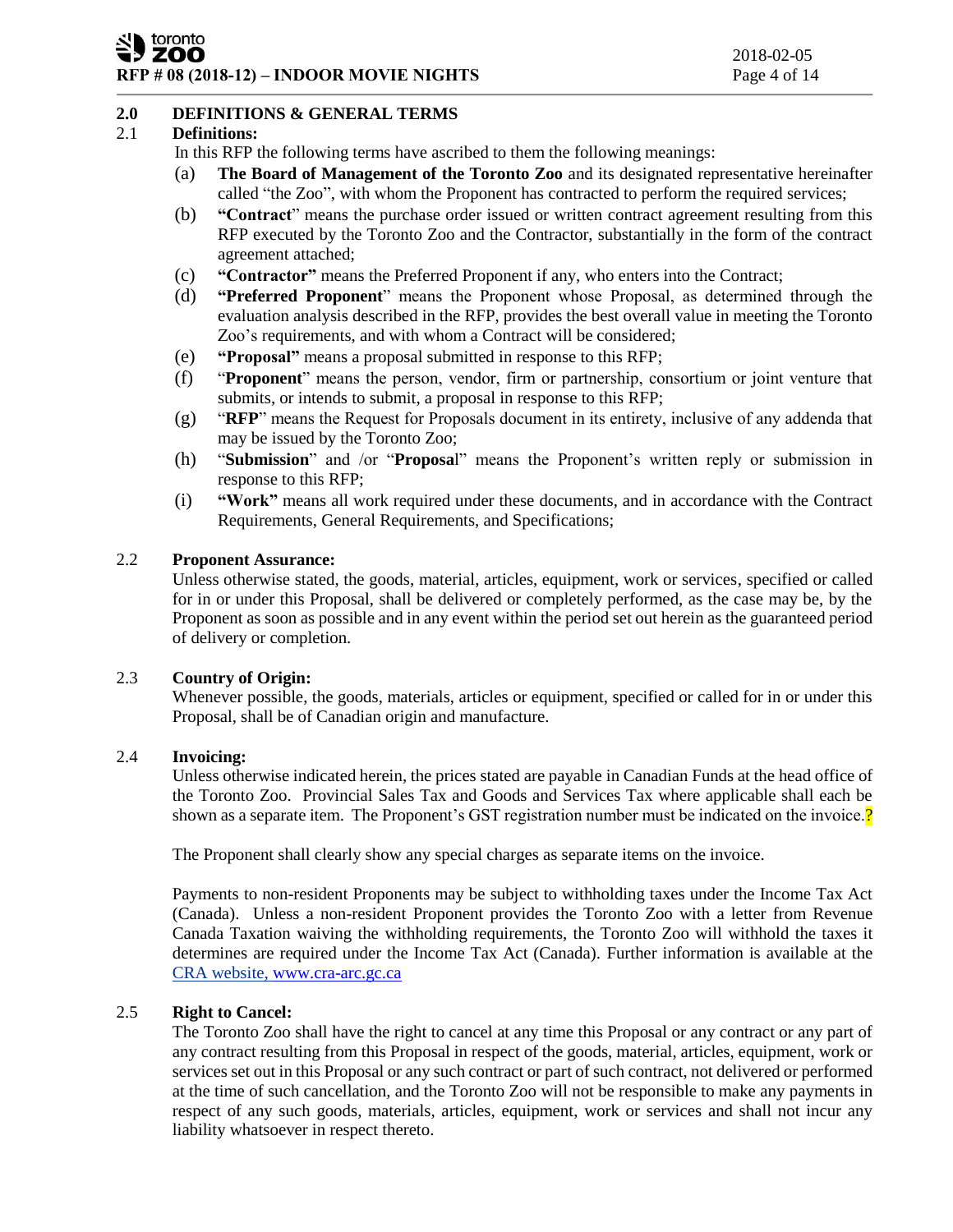In the event that the Proponent fails or neglects by any act or omission to comply with any of the conditions set out herein, this Proposal or any contract resulting from this Proposal may be unconditionally cancelled by the Toronto Zoo without notice to the Proponent.

#### 2.6 **Interest:**

The Proponent shall not be entitled to any interest upon any bill on account of delay in its approval by the Toronto Zoo.

#### 2.7 **Official Agreement:**

No verbal arrangement or agreement, relating to the goods, material, articles, equipment, work or services, specified or called for under this Proposal, will be considered binding, and every notice advice or other communication pertaining thereto, must be in writing and signed by a duly authorized person.

#### 2.8 **Insurance, Liability and Policies**

Provide minimum \$5,000,000 general liability insurance in respect of injury or death to a single person or for property damage in a manner satisfactory to the Chief Operating Officer or designate must be maintained through the Project and included in the Fee Proposal.

All insurance policies shall be endorsed to provide a minimum advance written notice of not less than thirty (30) days, in the event of cancellation, termination or reduction in coverage or limits, such notice to be made to the Chief Operating Officer or designate.

The Proponent shall, as applicable, conform to and enforce strict compliance with the Occupational Health and Safety Act and for purposes of the Act be designated as the "constructor" for the Service.

The Proponent must adhere to all relevant Zoo policies, including, but not limited to, the Contractor Safety Policy, Working in the Vicinity of Animal Containments Policy and the Vehicles on Site Policy, copies of which the Chief Operating Officer or designate, Toronto Zoo, shall supply to the Successful Proponent.

#### 2.9 **Indemnity:**

The Proponent shall at all times well and truly save, defend, keep harmless and fully indemnify the Toronto Zoo, the Board of Management of the Toronto Zoo, the City of Toronto, the Toronto & Region Conservation Authority, and their servants, employees, officers, agents and invitees, from and against all actions, suits, claims, demands, losses, costs, charges, damages, and expenses, brought or made against or incurred by their servants, officers, employees, agents or invitees in any way relating, directly or indirectly, to goods, material, articles or equipment supplied or to be supplied, or to the supplying of goods or services, pursuant to this Proposal, or any other claim, action, suit, demand, loss, cost, charge, damage or expense relating to copyright, trademark or patent with regard directly or indirectly with any such goods, services, material, articles or equipment or the supply or performance thereof.

## 2.10 **Governing Law**

This RFP and any Proposal submitted in response to it and the process contemplated by this RFP including any ensuing Agreement shall be governed by the laws of the Province of Ontario. Any dispute arising out of this RFP or this RFP process will be determined by a court of competent jurisdiction in the Province of Ontario

## 2.11 **Guaranty of Proposal:**

All goods, material, articles, equipment, work or services, specified or called for in or under this Proposal, shall be supplied or performed at the price or process and on the basis set forth or referred to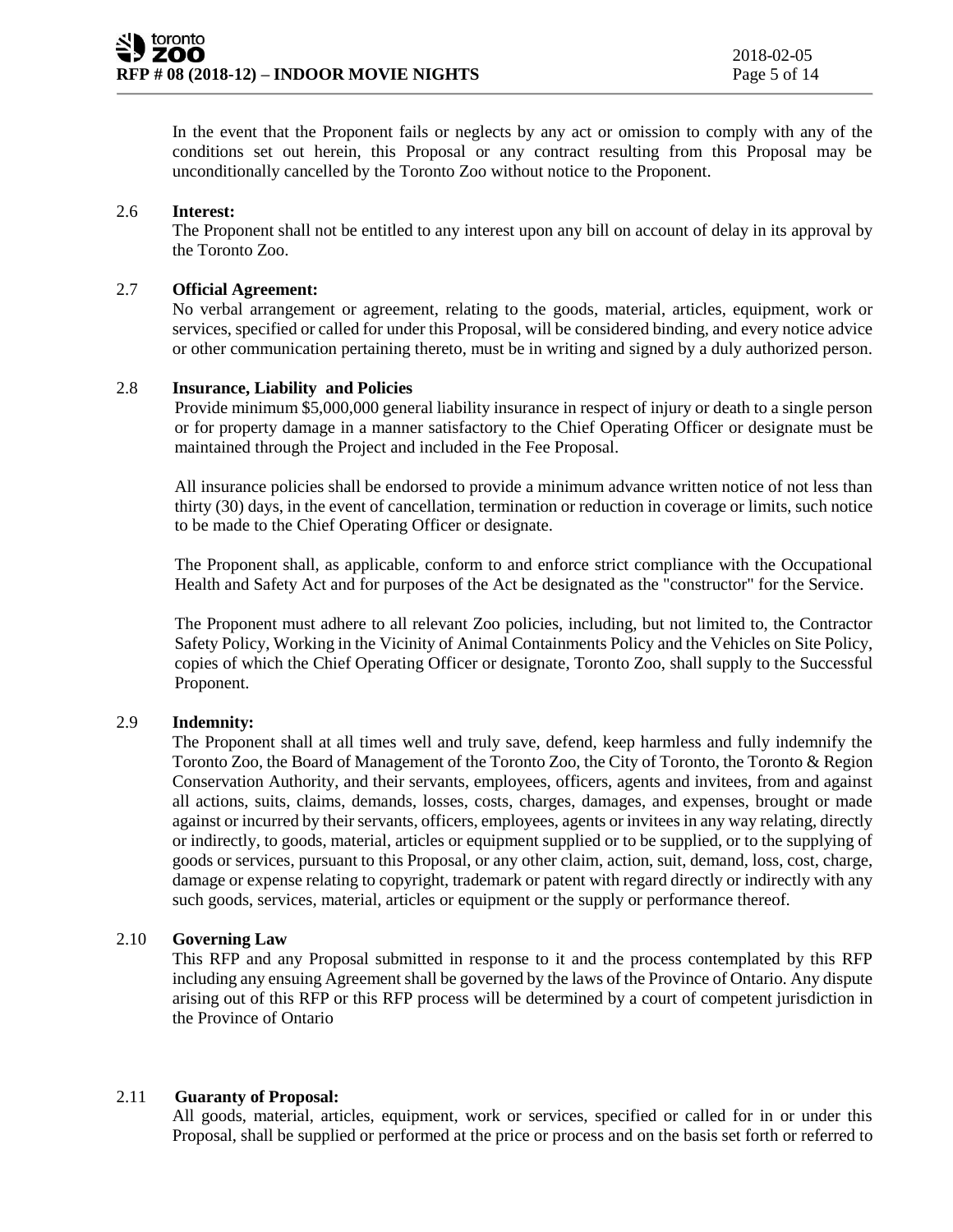in and in accordance with the offer and this Proposal. The basis on which this Proposal is given shall include any specifications, plans, price schedules, samples, addenda or other details pertaining thereto, or provided in connection therewith.

## 2.12 **Formal Contract:**

The Proponent may be required and shall, if requested by the Toronto Zoo, execute and enter into a formal contract that is satisfactory to the solicitor for the Toronto Zoo, in order to document the contract resulting from this Proposal and to embody indemnity and related provisions that in the opinion of such solicitor are required to protect the Toronto Zoo.

#### 2.13 **Warranty of Product:**

The Proponent warrants any goods, material, articles or equipment, to be supplied under or pursuant to this Proposal, that is or are to be made or used for particular purpose, will be fit and suitable for that purpose.

#### 2.14 **Environmental Commitment – G.I.P.P.E.R.**

G.I.P.P.E.R. Statement of Principle – The Toronto Zoo in 1990-07-23, adopted the following G.I.P.P.E.R. (Governments Incorporating Procurement Policies to Eliminate Refuse Committee) Statement of Principle in order to contribute to waste reduction and to further the development and awareness of Environmentally Sound Purchasing.

"In order to contribute to waste reduction and to increase the development and awareness of Environmentally Sound Purchasing, acquisitions of goods and services will ensure that wherever possible specifications are amended to provide for the expanded use of durable products, reusable products and products (including those used in services) that contain the maximum level of postconsumer waste and/or recyclable content, without significantly affecting the intended use of the products or service. It is recognized that cost analysis is required in order to ensure that the products are made available at competitive prices"

All Proponents are encouraged to be pro-active in assisting the Toronto Zoo in achieving this principle. Alternative goods & services, suggested by the Proponent, addressing the above principle will be considered by the Toronto Zoo, within a reasonable price range.

#### 2.15 **Proposal/Quotation Costs:**

The proponent shall bear all costs and expenses with respect to the preparation and submission of its proposal/quotation costs and the Proponent's participation in the proposal/quotation/proposal costs process, including, but not limited to: site visits and inspections, all information gathering processes, interviews, preparing responses to questions or requests for clarification from the Toronto Zoo, preparation of questions for the Toronto Zoo, and contract discussions and negotiations.

The Toronto Zoo shall not be responsible for or liable to pay any proposal/quotation costs of any Proponent regardless of the conduct or outcome of the proposal/quotation Request, Purchase Order process or Contract process.

## 2.16 **Copyright:**

All final custom designs, artwork, etc. shall become the property of the Toronto Zoo. The Toronto Zoo shall retain sole copyright of all work that is developed or created at the request of the Toronto Zoo and the Proponent shall have no rights of sale or production other than the use for personal promotion of the author.

## 2.17 **Addendum**

If the Proponent finds discrepancies in or omissions from these Specifications or if he/she is in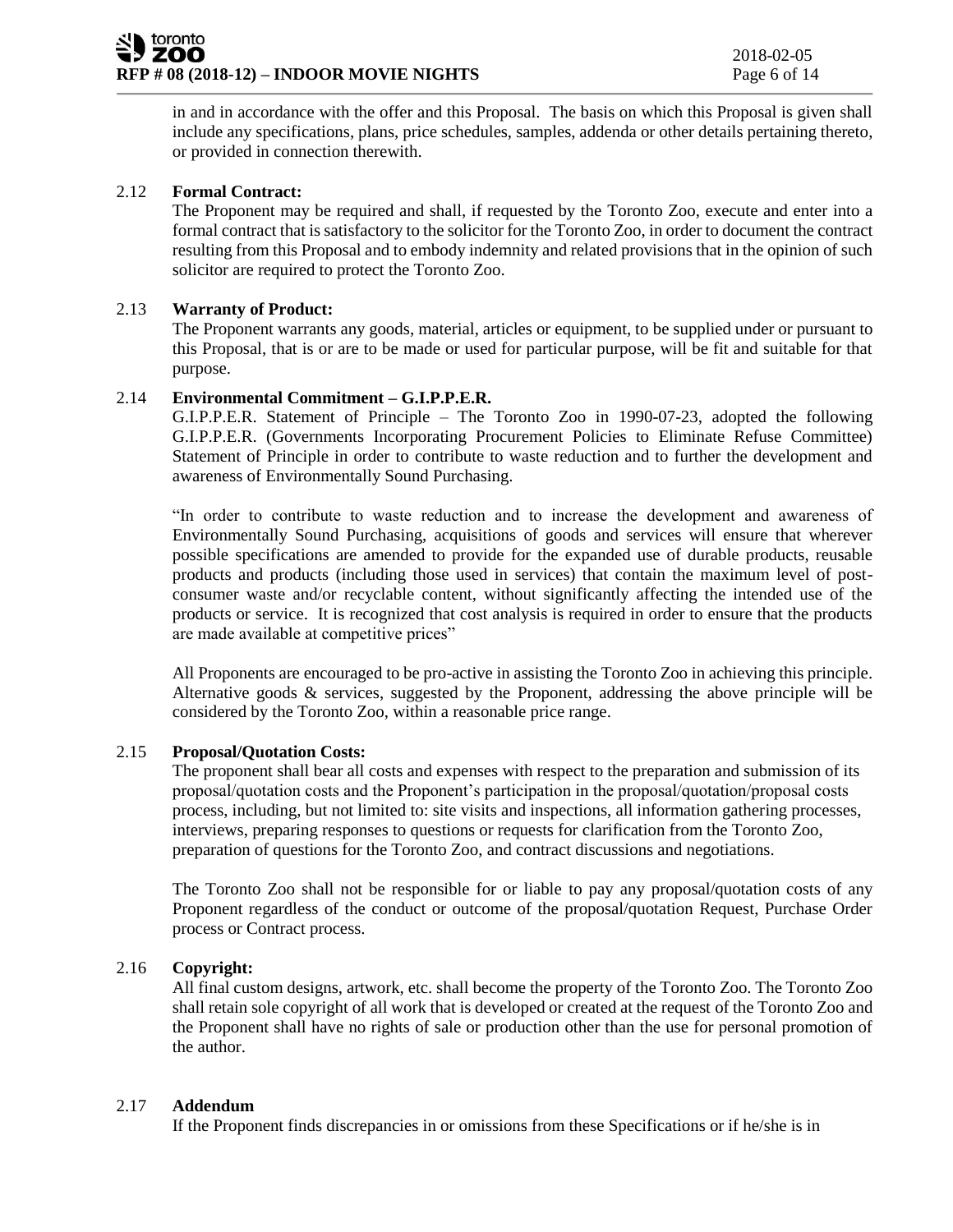doubt as to their meaning, he/she shall notify the Toronto Zoo, who may issue a written addendum. The Toronto Zoo will make oral interpretations of the meaning of these documents and drawings.

If an addendum(s) are issued by the Toronto Zoo during the proposal period, such addendum(s) must be acknowledged by the Proponent in writing in their pricing submission.

## 2.18 **Toronto Zoo Rights and Options Reserved:**

The Toronto Zoo reserves the right to award the contract to any Proponent who will best serve the interest of the Toronto Zoo. The Toronto Zoo reserves the right, in its sole discretion, to exercise the following rights and options with respect to the proposal submission, evaluation and selection process under this RFP:

- (a) To reject any or all proposals;
- (b) To re-issue this RFP at any time prior to award of work;
- (c) To cancel this RFP with or without issuing another RFP;
- (d) To supplement, amend, substitute or otherwise modify this RFP at any time prior to the selection of one or more Proponents for negotiation;
- (e) To accept or reject any or all of the items in any proposal and award the work in whole or in part;
- (f) To waive any informality, defect, non-responsiveness and/or deviation from this RFP and its requirements;
- (g) To permit or reject at the Toronto Zoo's sole discretion, amendments (including information inadvertently omitted), modifications, alterations and/or corrections of proposals by some or all of the Proponents following proposal submission;
- (h) To request that some or all of the Proponents modify proposals based upon the Toronto Zoo's review and evaluation;
- (i) To request additional or clarifying information or more detailed information from any Proponent at any time, before or after proposal submission, including information inadvertently omitted by the Proponent.

## 2.19 **Performance:**

All work to be done under the Contract shall be done to the satisfaction of the Toronto Zoo or their representative authorized to act for them, and the materials and process of preparation and manufacture shall at all times be subject to their examination and inspection and rejection in any stage of the preparation or manufacture.

## 2.20 **Co-ordination of Work:**

The Proponent shall co-ordinate all work with the Toronto Zoo or their representative authorized to act for them, to ensure co-ordination and timely execution of service.

## **3.0 BACKGROUND AND SCOPE OF PROJECT**

The Toronto Zoo's PR and Events Branch is responsible for planning a comprehensive year-round events schedule to assist with drawing in incremental attendance and repeat visitation of its Membership. July and August are the key months when the most number of visitors come to the Zoo and key programming is usually organized around this time.

The Toronto Zoo will be offering new July/August Monday to Friday programming that provides our visitors the added value opportunity (with potential for revenue generation to off-set costs) to enjoy added-value familyfun events during their visit to the Toronto Zoo. The Tuesday Movie Night programming/event will offer visitors the opportunity to enjoy time with friends and family and viewing a movie on a non-school night and at a unique venue. At this time the decision to charge or request a small donation towards conservation efforts has not be determined.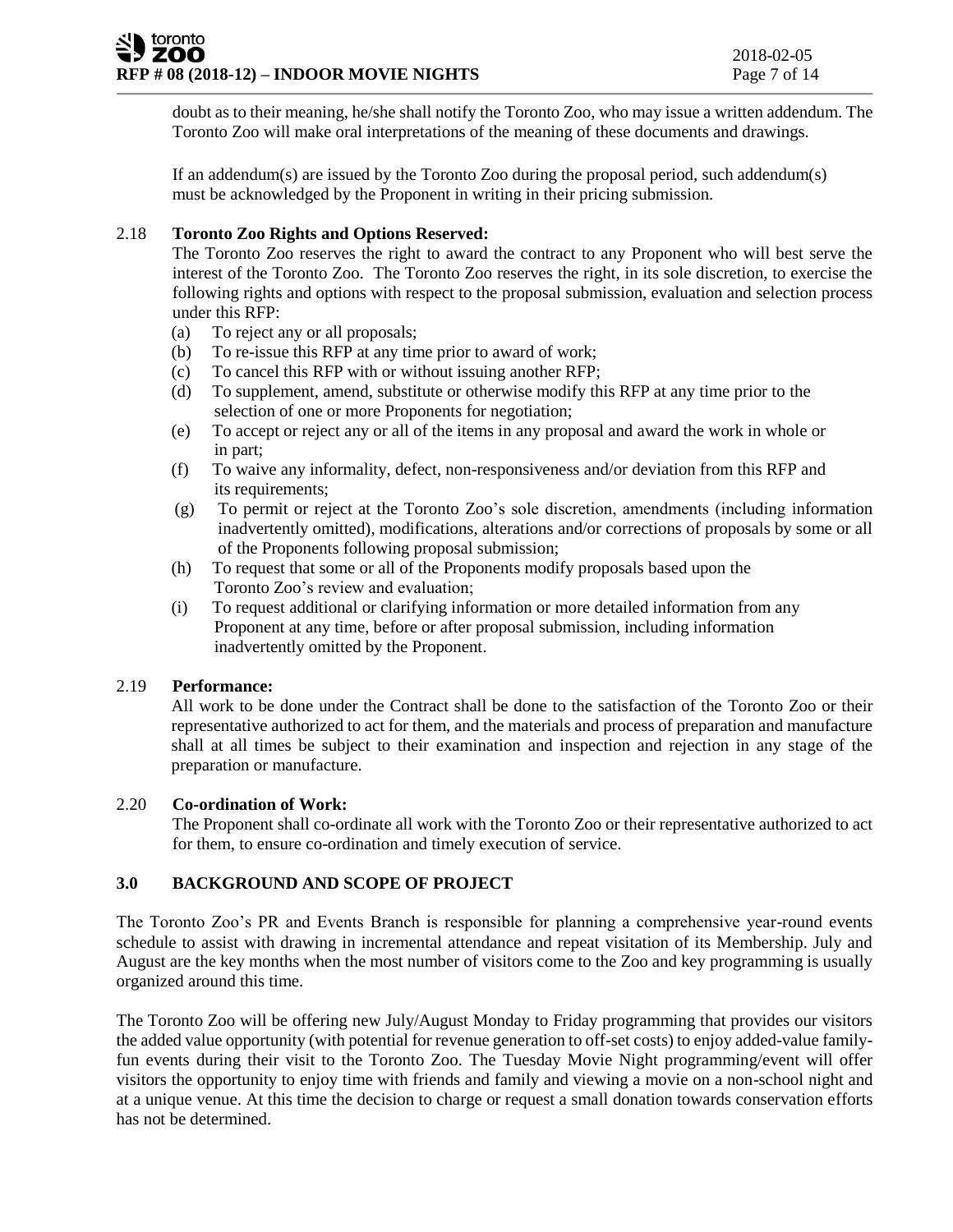The Toronto Zoo requires the services to offer current family-friendly movies that can also be connected to conservation messaging from the Zoo. The services must also include staff to manage all elements of load in, set up, execution, tear down and load out. Toronto Zoo will provide one PR and Events staff member to assist.

The Zoo anticipates receiving diverse and popular options for this 9 week programming and that the movie nights compliment the family-friendly tone of the Toronto Zoo and assist in drawing incremental visitors to the Toronto Zoo. Movie schedule must be able to be used in advertising materials/collateral. The movies should appeal to both male and female, children under the ages of 12 and seniors as well as be able to connect to wildlife conservation messaging and animal themes. Each session would be held in an indoor facility that can accommodate up to approximately (depending on set up) 250 to 300 people and would be from 6:30pm to 8:30pm and Toronto Zoo food provider would offer food and snacks during and before movie. The Toronto Zoo requires that the services provided also include staff to coordinate and handle on site requirements from load in, set up, tear down and load out as well as licensing. Toronto Zoo staff will be assigned to assist. The Toronto Zoo requires that the services provided also include staff to coordinate and handle on site.

3.1 Non-exclusivity:

Vendor acknowledges that the Movies proposed will be exclusive to the Toronto Zoo on the dates requested and will not be available to any other similar theme park or competing venue within a 30 miles radius of the Toronto Zoo four weeks before or after the Toronto Zoo appearance

- 3.2 This Request for Proposal (RFP) is being issued to obtain proposals from qualified and experienced based on the above, with the following information required:
	- a. The Proponent must specify the number of staffing to support the service and that all food and beverage for said staffing is to be covered by the service provider.
	- b. Toronto Zoo will provide complimentary admission and parking for the service staff.
	- c. Service period is every Tuesday for the following dates July 3, 10, 17, 24, 31 and August 7, 14, 21 and 28, 2018.
	- d. The successful Proponent will be required to provide a minimum \$5,000,000 liability insurance coverage, which must be maintained and renewed on an annual basis by the Proponent for the duration of the contract.
- 3.3 Movie night service provider is responsible for the following:
	- a. Provide movie nights on July 3, 10, 17, 24, 31 and August 7, 14, 21 and 28, 2018 and any additional dates which the Toronto Zoo may notify the service provider
	- b. To execute the movie night event in a timely and professional manner
	- c. Maintain effective working relationship with Toronto Zoo staff
	- d. Solely responsible for delivery setup and breakdown of all associated movie night equipment
	- e. Acquisition of rights and royalties for movies played
- 3.4 Deposit and payment schedule

The Toronto Zoo will provide a payment of 50% of the total contract price upon signing of the Contract to the successful Proponent to secure the services of the service provider for the period required, July 3, 10, 17, 24, 31 and August 7, 14, 21 and 28, 2018. The balance of the contract price will be paid in installment as follows, 25% installment on July  $31<sup>st</sup>$  and 25% installment on August  $31<sup>st</sup>$ .

## **4.0 COMMUNICATIONS**

If you have any inquiries, please contact Cynthia Shipley, Manager PR and Events (416) 392-5938

If you have any other inquiries about the proposal or contract terms, please contact Peter Vasilopoulos, Supervisor, Purchasing & Supply Unit, at (416) 392-5916.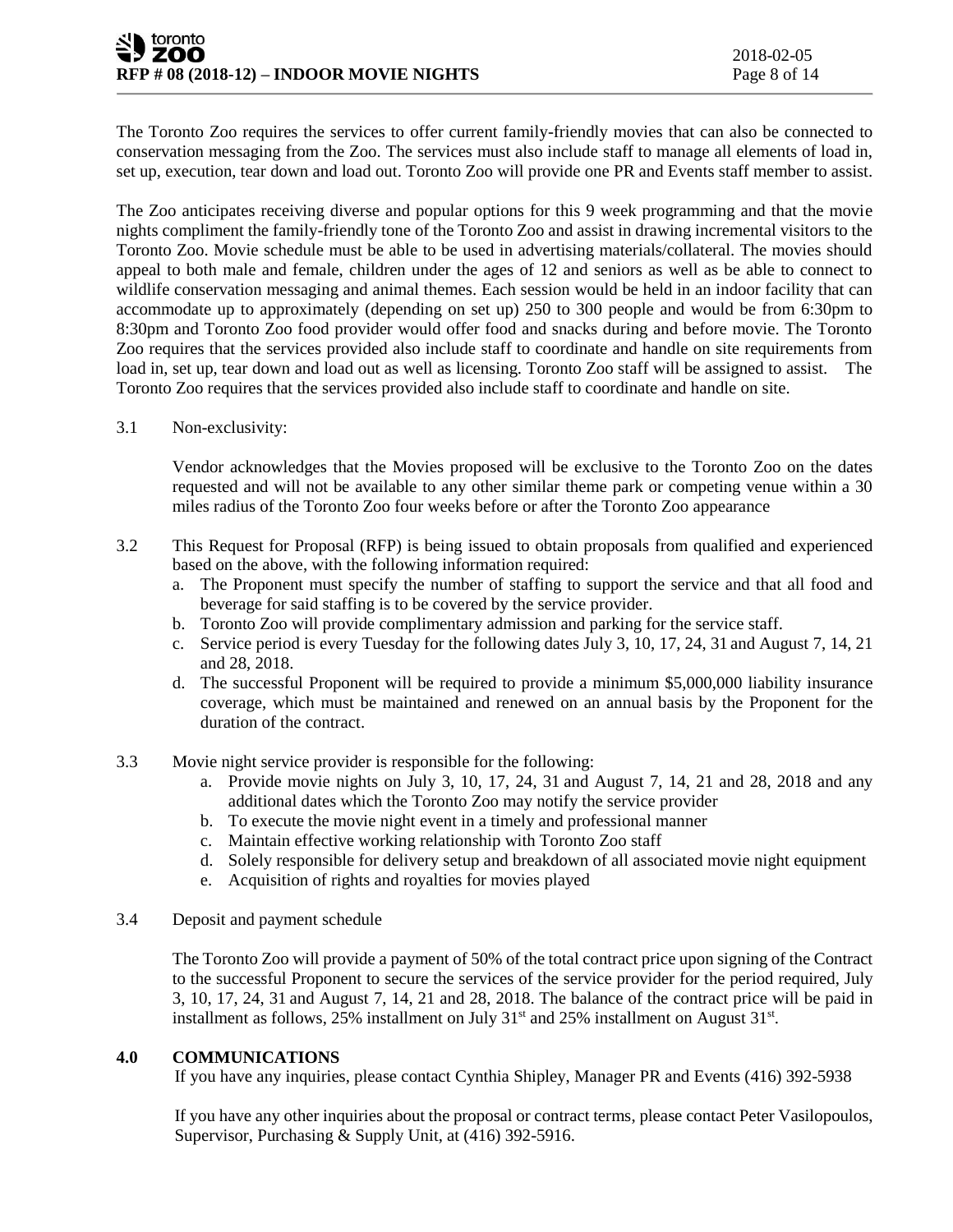## **5.0 PROPOSAL CONTENT**

Proposals submitted in response to this RFP should be detailed, succinct and demonstrate attention to the scope of work as outlined in section 3.0 of the RFP and included the following:

- 5.1 Signed Proposal Submission Forms
- 5.2 Executive summary
- 5.3 A profile and summary of corporate history including major clients and business partners and full description of deliverables.
- 5.4 Identify all personnel who will be assigned to the project.
- 5.5 Provide the name, location, client reference and brief description of three (3) programs under the direct responsibility of the Proponent.
- 5.6 Name of service contractor, contact person and guarantee level of service.
- 5.7 Respondents should include any special circumstances or capabilities that you would like the Toronto Zoo to know about you, your firm/team. This includes any key relationships, business or personal, that you, your firm/team has that they believe might bring value (media exposure, access or otherwise) to achieving the objectives of the Movie Night opportunity.

The Proponent should submit a Submission in a particular submittal format, to reduce paper, encourage our recycled product expectations, and reduce package bulk. Bulk from binders and large packages are unwanted. Vinyl plastic products are unwanted. The Toronto Zoo also has an environmentally- preferable purchasing commitment, and seeks a package format to support the green expectations and initiatives of the Toronto Zoo.

Please do not use any plastic or vinyl binders or folders. The Toronto Zoo prefers simple, stapled paper copies. If a binder or folder is essential due to the size of your Proposal, they should be fully 100% recycled stock.

The Toronto Zoo seeks and prefers submittals on 100% Post Consumer Fibre (PCF) paper, consistent with the Toronto Zoo's environmental practices. All copies of all pages of the Proposal should be printed in duplex (i.e. on both sides of the pages) where possible.

## **6.0 TIME PERIOD FOR SCOPE OF PROJECT**

Dates for Movie Nights are July 3, 10, 17, 24, 31 and August 7, 14, 21 and 28, 2018 with potential for additional dates.

## **7.0 PROPOSAL EVALUATION CRITERIA**

Each proposal will be evaluated on, but not necessarily limited, to the following criteria

- 1. Compliance with conditions of this RFP.
- 2. Depth & detail level of proposal including Proponent profile and proposed work program including:
	- a) A profile and summary of corporate history including the date company started
	- b) Major clients and business partners.
	- c) List of all movies available
	- d) A proposed schedule of dates
	- e) Additional items such as colouring or activity sheets or prizing/trivia, etc.
- 3. Demonstrated previous experience and individuals proposed, in providing with similar work as requested by the Toronto Zoo including:
	- (a) Experience in the ownership and operations of movie entertainment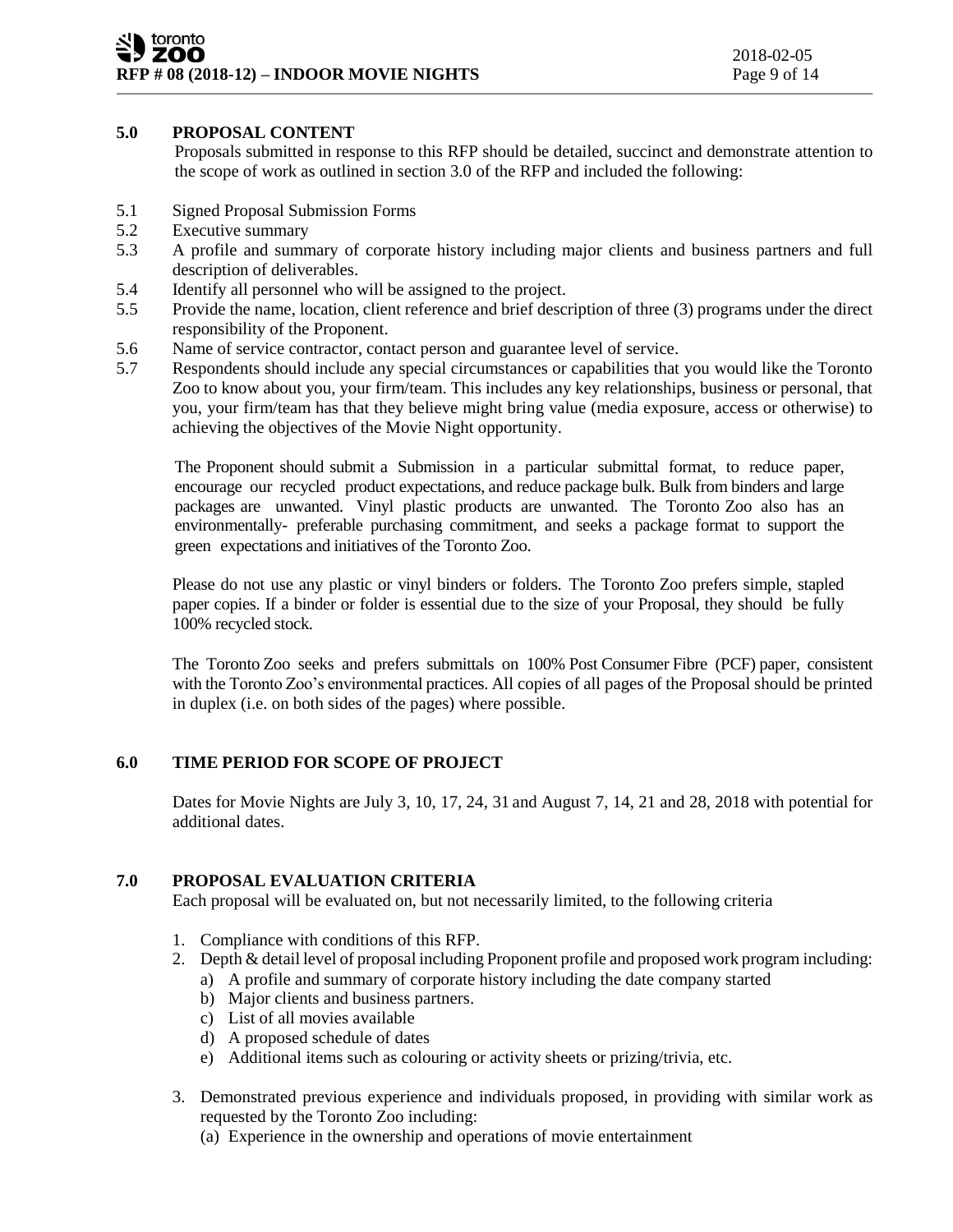(b) References as noted in section 8.1 of the submission form

- (c) Professional staff
- 4. Proponent Compensation/Fees-

Please include all anticipated costs and fees associated with the request to provide movie nights for the following dates July 3, 10, 17, 24, 31 and August 7, 14, 21 and 28, 2018 with potential for additional dates.

Proposals will be evaluated through a comprehensive review and analysis by the Evaluation Committee.

The aim of the Evaluation Committee will be to select the Proposal which in its opinion meets the Toronto Zoo's requirements under this RFP and provides the best overall value to the Toronto Zoo.

By responding to this RFP, Proponents will be deemed to have agreed that the decision of the Evaluation Committee will be final and binding.

## 7.1 **Selection Criteria**

The Evaluation Committee will utilize the evaluation and selection process to establish a Total Score for each Proposal as noted in 7.2 below. Based on this scoring, high-scoring proponents may be asked to attend an interview, and a final selection made on the basis of proposal and interview evaluation.

## 7.2 **Selection Process**

The Evaluation Committee will score the proposals using the Evaluation Criteria Table below.

| <b>Evaluation Criteria</b>                                                                                                                                                                                                                                                                                                          |                     |
|-------------------------------------------------------------------------------------------------------------------------------------------------------------------------------------------------------------------------------------------------------------------------------------------------------------------------------------|---------------------|
| <b>Criteria</b>                                                                                                                                                                                                                                                                                                                     | Points<br>available |
|                                                                                                                                                                                                                                                                                                                                     | to be awarded       |
| Depth & detail level of proposal including Proponent profile and proposed work<br>program                                                                                                                                                                                                                                           | 25                  |
| Demonstrated previous experience and individuals proposed, in providing with<br>similar work as requested by the Toronto Zoo                                                                                                                                                                                                        | 35                  |
| Proponent Compensation/Fees                                                                                                                                                                                                                                                                                                         | 40                  |
| <b>TOTAL</b>                                                                                                                                                                                                                                                                                                                        |                     |
| <b>Interview:</b> At the discretion of the Toronto Zoo, proponents who have received a<br>high ranking may be invited to an interview with the Evaluation Committee, the<br>results of which will be used by the Committee as a mechanism to revisit, revise,<br>confirm and finalize the score and select the Preferred Proponent. |                     |
| Proponent's Presentation $\&$ ability to answer questions during the Interview                                                                                                                                                                                                                                                      | 50                  |

Based on the paper submission proposal scoring, high-scoring Proponents may be asked to attend an interview. A Total Score (Interviewed Proponents) will be determined, including the Proponent's interview score. This Total Score (Interviewed Proponents) will be used for the final ranking of Proponents.

# 7.3 **Clarifications**

As part of the evaluation process, the Evaluation Committee may make requests for further information with respect to the content of any Proposal in order to clarify the understanding of the Proponent's response. The clarification process shall not be used to obtain required information that was not submitted at time of close or to promote the Proponent's company.

The Evaluation Committee may request this further information from one or more Proponents and not from others.

## 7.4 **Interviews**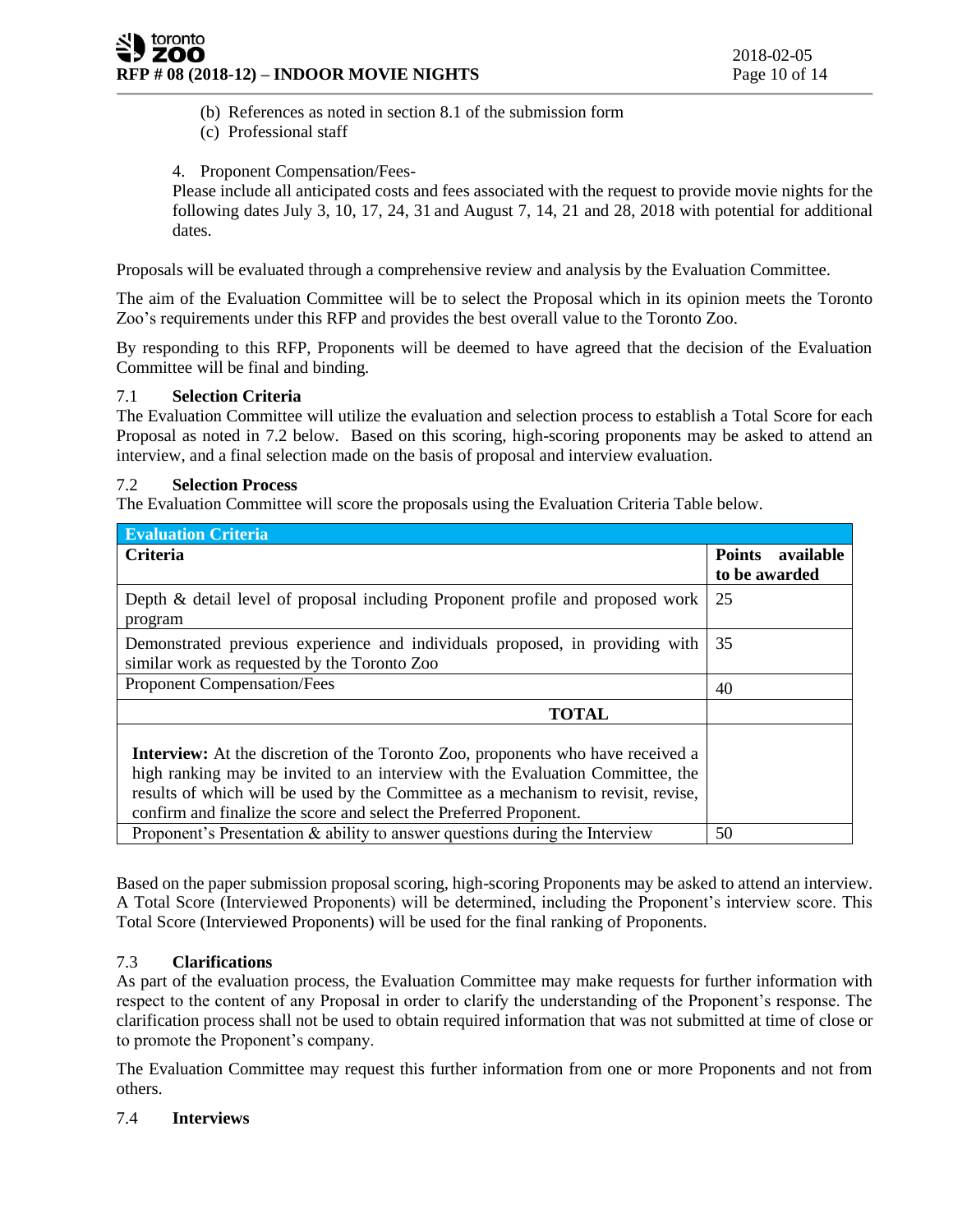### toronto **ZOO RFP # 08 (2018-12) – INDOOR MOVIE NIGHTS** Page 11 of 14

The Toronto Zoo reserves the right to interview one or more high-scoring Proponents. Proponents will be shortlisted for an interview based on the scoring of their written proposals using the above Evaluation Table.

The representative of a Proponent at any interview scheduled is expected to be thoroughly versed and knowledgeable with respect to the requirements of this RFP and the contents of its Proposal, and must have the authority to make decisions and commitments with respect to matters discussed at the interview, which may be included in any resulting Agreement.

The staff team proposed by the Proponent is an important element in the selection criteria and should be present for the interviews.

The Evaluation Committee may interview any Proponent(s) without interviewing others, and the Board will be under no obligation to advise those not receiving an invitation until completion of the evaluation and selection process.

## 7.5 **Evaluation Results**

Upon conclusion of the evaluation process including any interview, if applicable, a final recommendation will be made by the Evaluation Committee.

Proposal evaluation results shall be the property of the Toronto Zoo and are subject to MFIPPA. Evaluation results may be made available to members of the Board/City Council on a confidential basis and may be subject to public release pursuant to MFIPPA.

## 7.6 **Negotiations and Agreement**

The award of any Agreement will be at the absolute discretion of the Toronto Zoo. The selection of the Preferred Proponent will not oblige the Toronto Zoo to negotiate or execute an Agreement with that Preferred Proponent.

The Toronto Zoo shall have the right to negotiate on such matter(s) as it chooses with the Preferred Proponent without obligation to communicate, negotiate or review similar modifications with other Proponents. The Toronto Zoo shall incur no liability to any other Proponent as a result of such negotiation or alternative arrangements.

During negotiations, the scope of the services may be refined, issues may be prioritized, responsibilities among the Proponent, all staff and sub-consultants provided by it and the Board may be settled and the issues concerning implementation may be clarified.

The Preferred Proponent, shall be required to enter into an agreement (the "Agreement") in the form of the Photo Capture Draft Agreement attached as Appendix "A" to this RFP. The terms and conditions of the draft Agreement in Appendix A may be subject to such amendments as may be negotiated by the Toronto Zoo, in its sole discretion, with the successful Proponent.

If any Agreement cannot be negotiated within thirty (30) business days of notification to the Preferred Proponent, the Toronto Zoo may, at its sole discretion, choose to continue negotiations for a period of time, terminate negotiations with that Proponent and negotiate an Agreement with another Proponent, or abort the RFP process and not enter into any Agreement with any of the Proponents.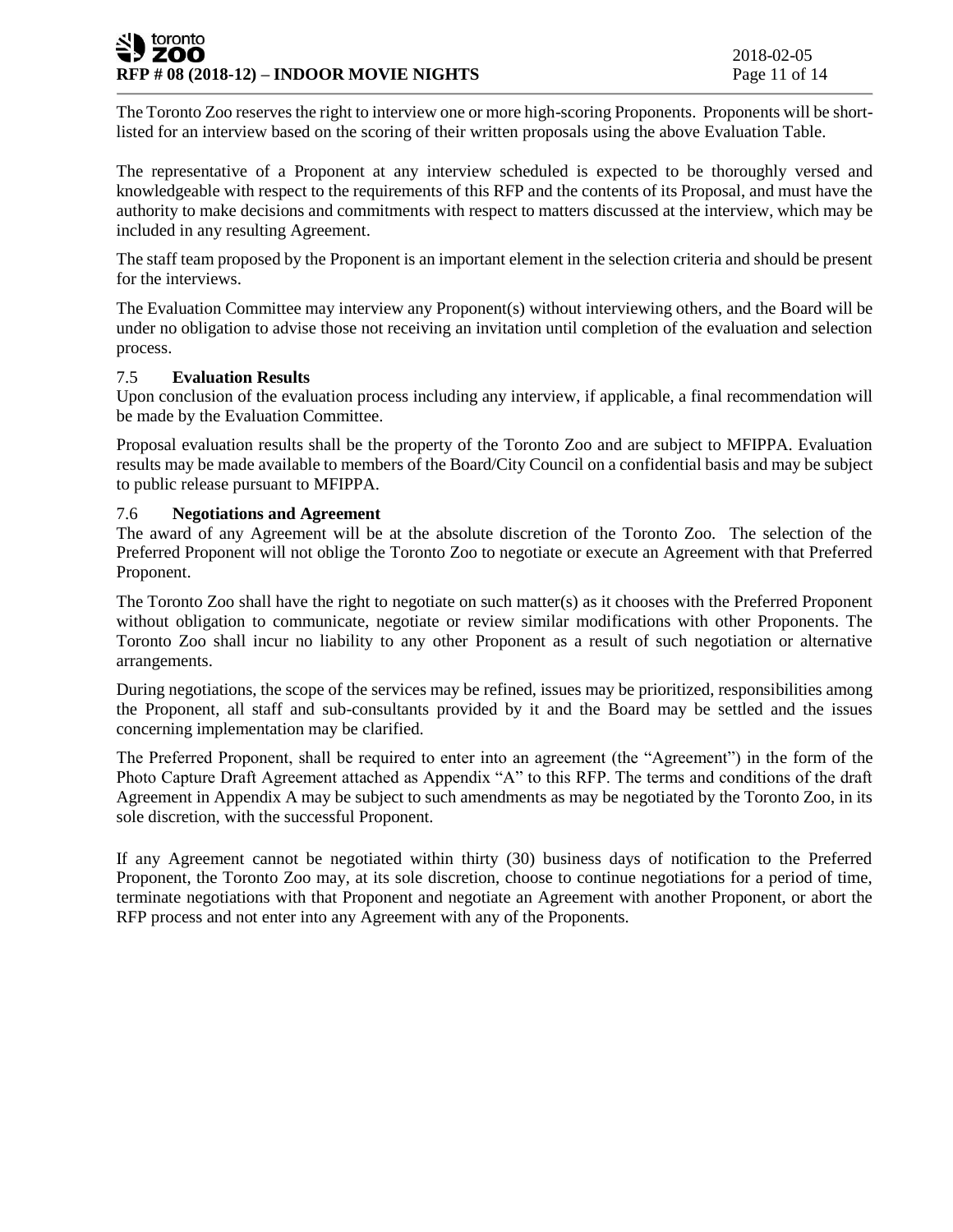#### **8.0 SUBMISSION PROPOSAL FORMS**

The undersigned Proponent having reviewed and fully understood the RFP and all terms and requirements of the RFP and all terms and conditions of the RFP and information provided, hereby submits the attached Proposal and supporting materials ("the Proposal") in accordance.

I/We, hereby, have received, allowed for and included as part of our submission all issued Addendum numbered \_\_\_\_\_\_\_\_\_\_.

The Board of Management of the Toronto Zoo reserves the right to reject any or all Proposals or to accept any Proposal, should it deem such action to be in its interests.

By submitting a Proposal the Proponent agrees to all of the terms and conditions of this Request for Proposal.

By signing and submitting this proposal, you are agreeing to the release of your proposal information, as deemed necessary by the Board, in order to conduct business associated with this proposal or project.

| <b>COMPANY INFORMATION</b> |           |  |
|----------------------------|-----------|--|
| Company Name:              |           |  |
|                            |           |  |
| Name of authorized         |           |  |
| <b>Signing Officer</b>     | Title:    |  |
| Signature:                 | Date:     |  |
|                            |           |  |
| <b>Contact Name:</b>       | Title:    |  |
|                            |           |  |
| Address:                   |           |  |
|                            |           |  |
| Telephone #:               | Fax #:    |  |
| Email:                     |           |  |
|                            | Web Site: |  |
|                            |           |  |
| HST#:                      |           |  |
|                            |           |  |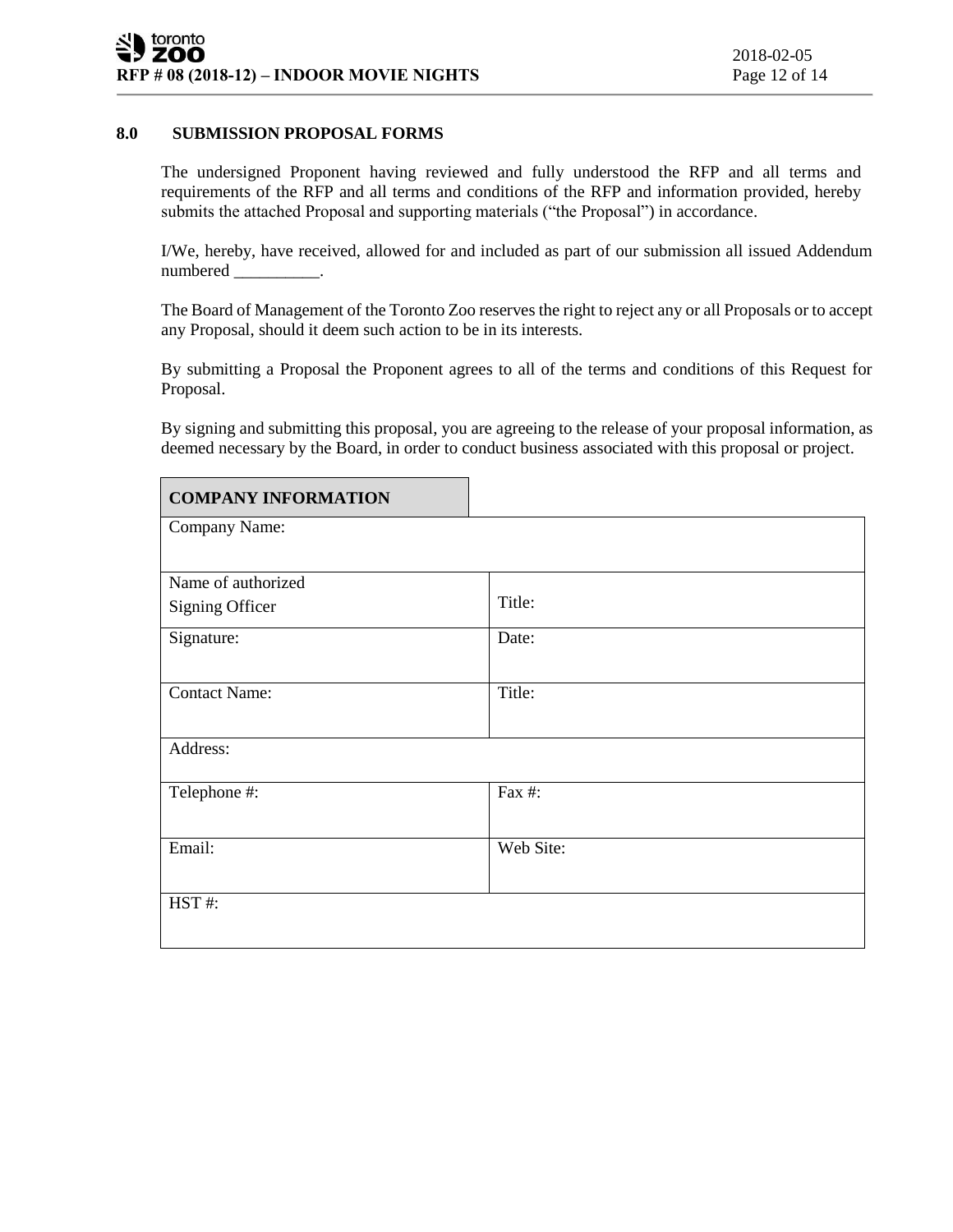### 8.1 **REFERENCE FORM**

#### **REFERENCES**

Provide the name, location, client reference and brief description of three (3) projects under the direct responsibility of the Proponent.

| <b>Name and Location</b> | <b>Brief Description</b> | Contact |
|--------------------------|--------------------------|---------|
|                          |                          |         |
|                          |                          |         |
|                          |                          |         |
|                          |                          |         |
|                          |                          |         |
|                          |                          |         |
|                          |                          |         |
|                          |                          |         |
|                          |                          |         |

## 8.2 **LIST OF SUBCONTRACTORS**

#### **LIST OF SUBCONTRACTORS**

The Bidder proposes to sublet the following portions of the Work to the persons, firms, or corporations indicated below:

| <b>SERVICE</b> | <b>NAME/ADDRESS</b> | <b>TELEPHONE</b> |  |  |
|----------------|---------------------|------------------|--|--|
|                |                     |                  |  |  |
|                |                     |                  |  |  |
|                |                     |                  |  |  |
|                |                     |                  |  |  |
|                |                     |                  |  |  |
|                |                     |                  |  |  |
|                |                     |                  |  |  |
|                |                     |                  |  |  |
|                |                     |                  |  |  |
|                |                     |                  |  |  |
|                |                     |                  |  |  |
|                |                     |                  |  |  |

- Insert "Own Forces" for every portion of the **Work** which the contractor will be performing without a subcontractor.
	- Bidder shall specify nature of work for each "Other" sub-contract.